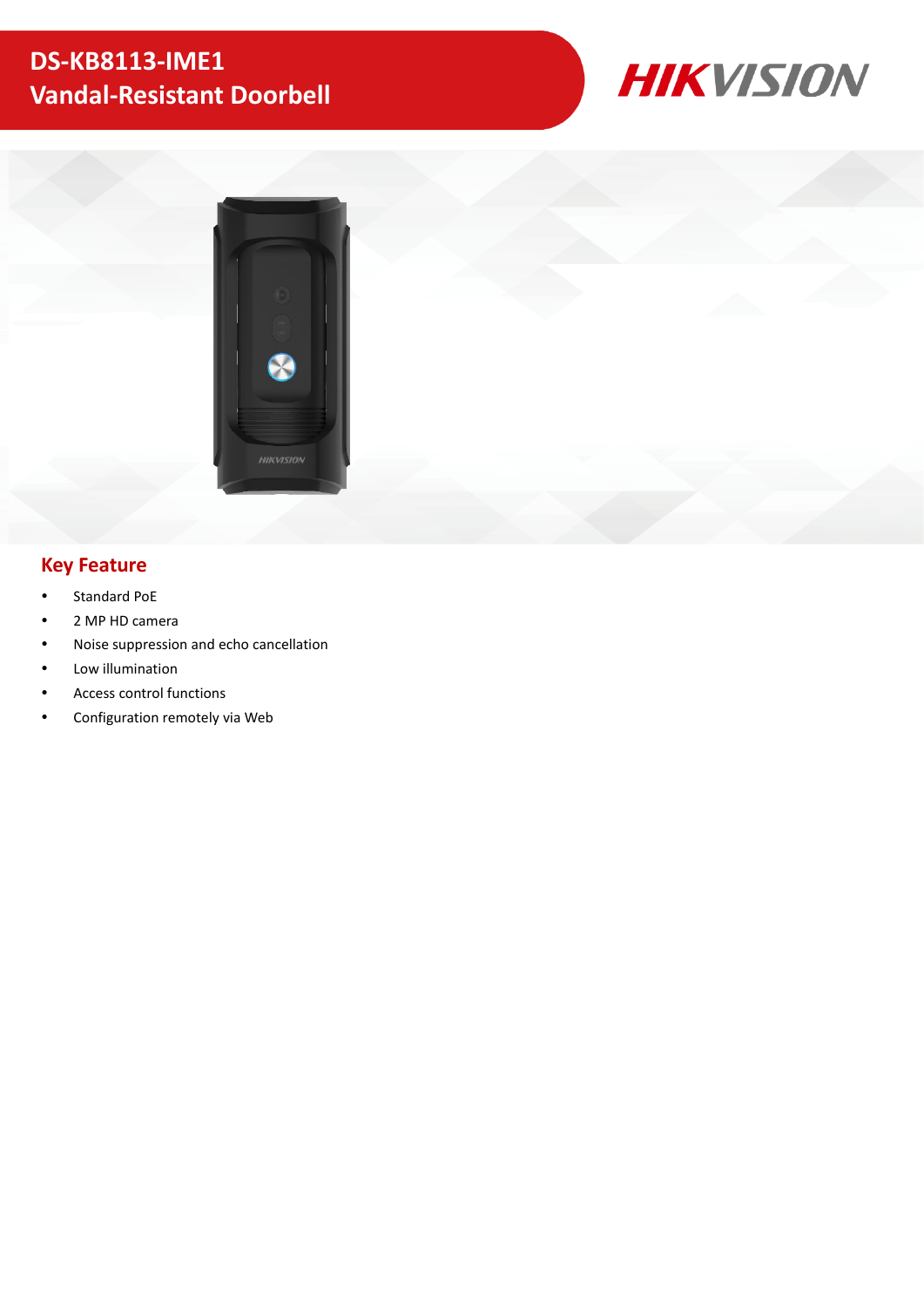### **HIKVISION**

## **Specification**

#### **System parameters**

| Operation                        | Embedded Linux operation system                                 |
|----------------------------------|-----------------------------------------------------------------|
| system<br>Flash                  | 32 M                                                            |
| <b>RAM</b>                       | 256 M                                                           |
| <b>Video Parameters</b>          |                                                                 |
| Camera                           | 2MP HD camera                                                   |
| Night vision                     | Low illumination IR supplement mode:3 m                         |
| <b>WDR</b>                       | <b>True WDR</b>                                                 |
| Field of view                    | Horizontal: 88° Vertical: 45° Diagonal:<br>$106^\circ$          |
| Video<br>compression             | H.264                                                           |
| standard                         |                                                                 |
| Stream                           | Main stream: 1080p@30fps, 720p@30fps<br>Sub stream: D1          |
| Resolution                       | Main stream: 1920 × 1080p, 720p<br>Sub stream: $704 \times 576$ |
| Motion<br>detection              | Support                                                         |
| Anti-flicker                     |                                                                 |
| frequency                        | 50 Hz, 60 Hz                                                    |
| <b>Audio parameters</b>          |                                                                 |
| Audio intercom                   | Two-way audio communication                                     |
| Audio input                      | Built-in omnidirectional microphone                             |
| Audio output                     | Built-in loudspeaker                                            |
| Audio                            |                                                                 |
| compression                      | G.711 U                                                         |
| standard                         |                                                                 |
| Audio                            |                                                                 |
| compression<br>Rate              | 64 Kbps                                                         |
| Audio quality                    | Noise suppression and echo cancellation                         |
| <b>Network parameters</b>        |                                                                 |
| Wired network                    | PoE, 10/100 Mbps self-adapted                                   |
| Network                          | TCP/IP, RSTP                                                    |
| protocol                         |                                                                 |
| <b>Access control parameters</b> |                                                                 |
| Swiping card<br>frequency        | Τ                                                               |
| Relay                            | 1                                                               |
| <b>Interfaces</b>                |                                                                 |
| Debugging port                   | 1                                                               |
| Alarm input                      | 1                                                               |
| Grounding                        | $\mathbf{1}$                                                    |
| General                          |                                                                 |
| Protection level                 | IP65, IK09                                                      |
| <b>Button</b>                    | 1                                                               |
| Power supply                     | IEEE802.3af, standard PoE<br>12 VDC                             |
| Power                            | 10 W<br>$\,<\,$                                                 |
| consumption                      |                                                                 |
| Working                          | -30° C to +50° C(-22° F to 122° F)                              |
| temperature                      |                                                                 |
| Working<br>humidity              | 10% to 90%                                                      |
| Heat module                      | Support                                                         |
| Installation                     | Surface mounting                                                |

Dimension 161.85 mm × 24.13 mm × 53.2 mm

### **Available Model**

DS-KB8113-IME1

### **Appearance and Interfaces**





**No. Description No. Description**

1 | Microphone | 4 | Call Button 2 | Built-in Camera | 5 | Loudspeaker 3 Low Illumination Supplement Light

### **Dimension**





Unit:mm